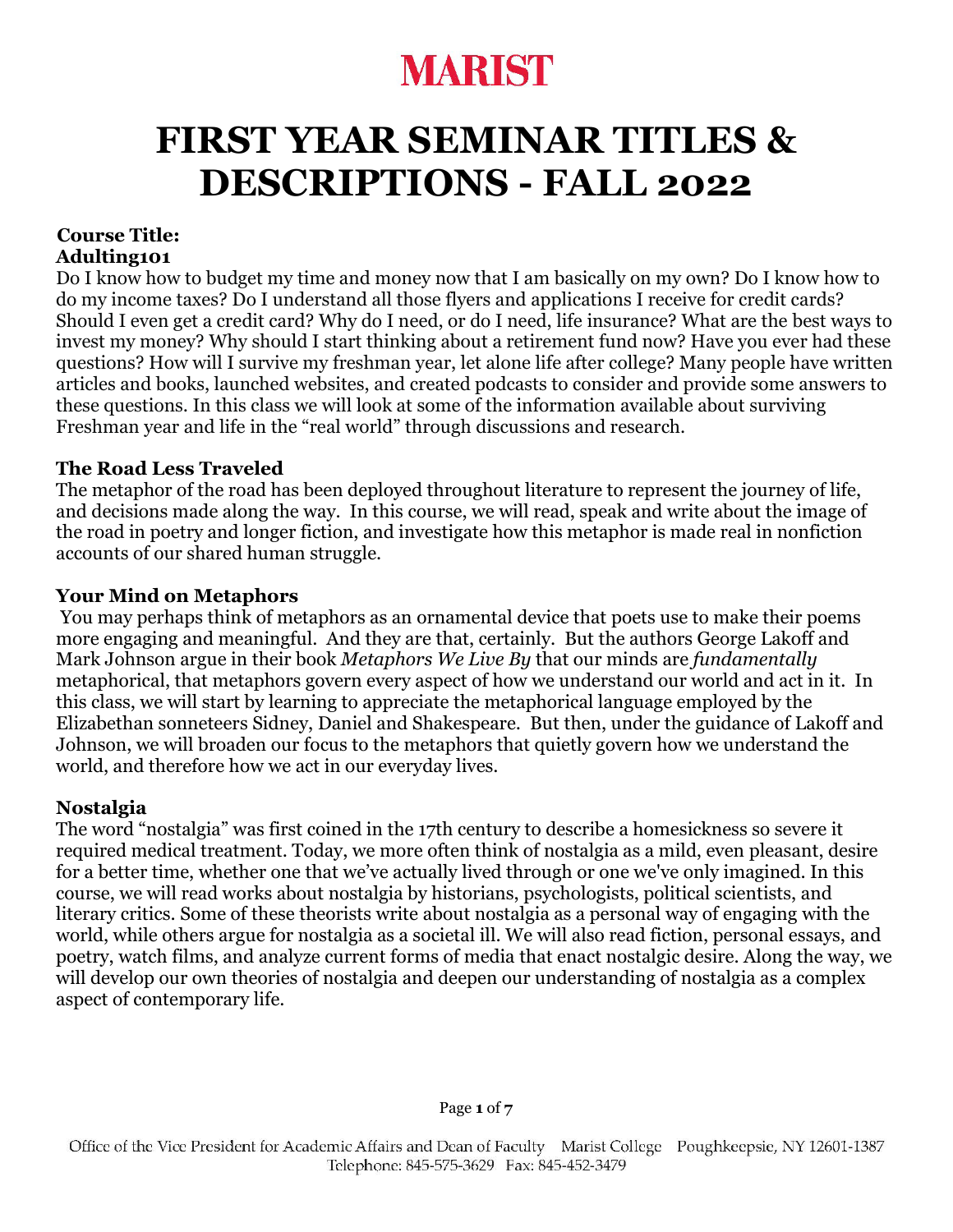### **Gendered Bodies, Alien Relationships**

Have you ever heard the phrase "men are from Mars, women are from Venus"? This phrase originates from the title of a book written by a relationship counselor in 1992 that sold an astonishing 50 million copies. But the success of this book, and the adoption of its title phrase as popular wisdom, posed a troubling question for American society at the end of the 20th century: after a nearly 100-year period that saw major advancements in social and political equality, why did such a large number of Americans see the opposite sex not as fellow human beings but as something akin to aliens from outer space? What were the interpersonal effects of this mutual alienation? And does this sense of gendered alienation carry on into the 21st century?

Students in this first year seminar will explore questions about gender definitions and roles both historically and today through study of what is commonly termed "speculative fiction." These speculative works (novels, stories, films, television shows, and other cultural products) will provide us strange and often provocative lenses through which to examine gender issues in American society. By introducing us to alien peoples, genderless cultures, third sexes, advanced technologies, alternate histories, and both utopian and dystopian worlds, this literature will reveal to us the potential detriments of a rigidly gendered society as well as the possibility of a future free from gender's restrictive influence. Readings extend from the late 19th century to the beginning of the 21st, with selections from major speculative authors like H. G. Wells, Joanna Russ, and Margaret Atwood.

#### **Sounds in the Key of Life**

This course introduces students to sonic rhetoric--the academic study of the pervasive and consequential force of sound in our daily lives, artistic expressions, and identities. Streetscape "noise," the blips and chimes of our handheld technologies, animal and human voices, and popular music are just part of the sonic landscape through which we are moved and attempt to move others. The rhetorical study of sound helps us understand rhetoric beyond a language based focus on persuasion to the aural and ambient forces that shape identities, relationships, and civic life, informing our emotional experiences and memories. Through examining lived experiences, media ecologies, and creative expressions, students will create written texts and media projects on various aspects of sound to understand its rhetorical dynamics and consequences.

#### **The Mindful Learner**

Many college students feel pulled in a million different directions. Work, family, friends, relationships, roommates, coursework, internships, and career-related decisions are just some of the distractions the average college student must deal with on a daily basis. These stressors and responsibilities, coupled with our growing dependence on technology can make us feel disconnected, distracted, and alone. Have you ever wondered what impact this growing lack of mindfulness can have on our writing?

In this course, students will explore how developing a mindfulness practice—a practice of living in the present moment, without judgment or reaction—can help us to feel more grounded and connected, and improve our writing process. During this process of exploration, students will research the cognitive, emotional, and physical effects of various mindfulness practices, and experiment with these practices in order to determine which practice(s) provides them with the most benefits; that is, benefits to their writing process, as well as to their mental, emotional and physical health. Some of the mindfulness practices that will be explored in this class include: yoga, meditation, reflective journaling, contemplative reading and listening, guided visualization, walking meditation,

Page **2** of **7**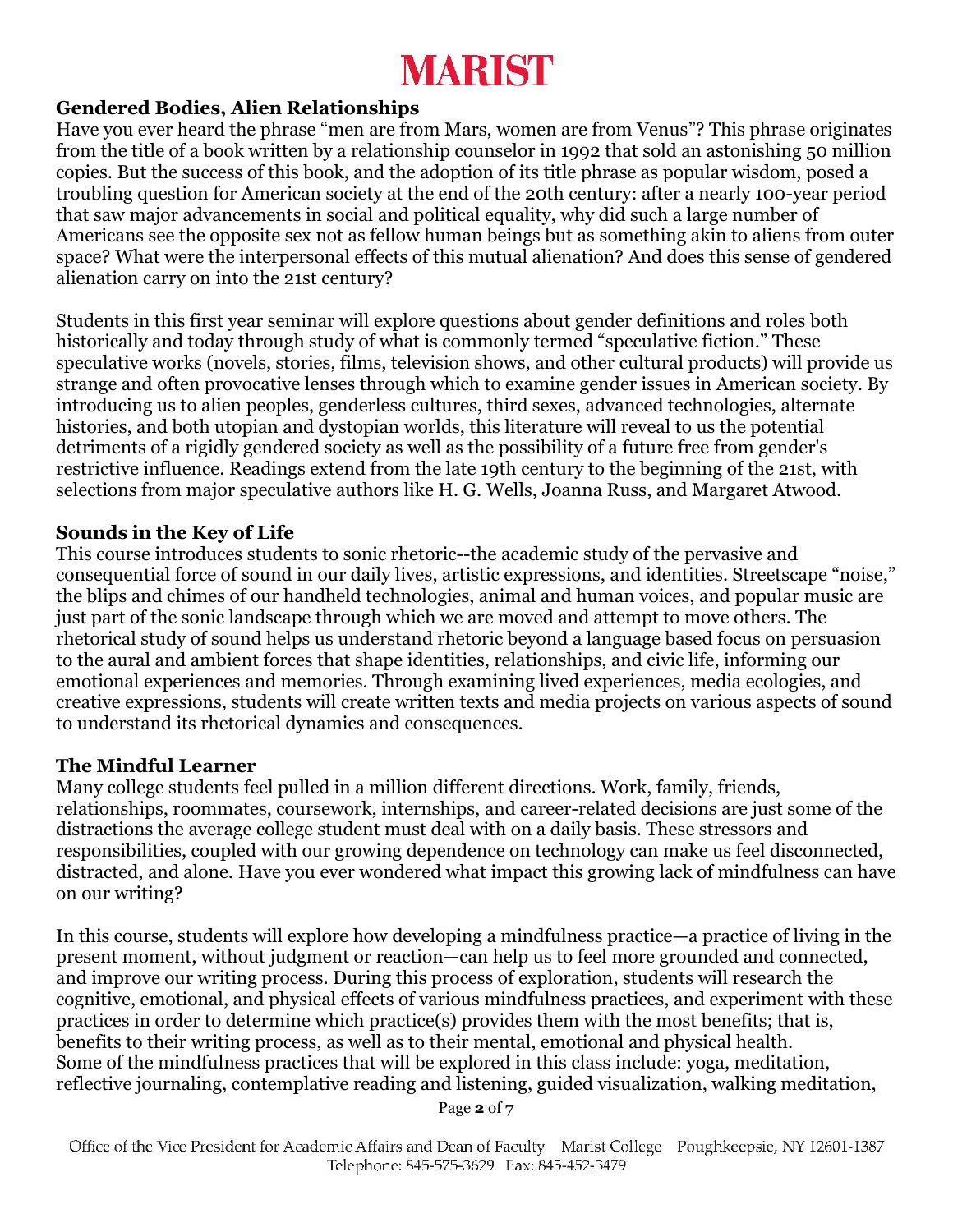and mindful drawing. Please come to this class with an open mind and a desire to experiment with mindfulness practice.

## **Murder, Madness, & Mental Mayhem**

This seminar will focus on the recurring motif of madness and mental illness in literature, film, television and society in general, and address the question of how madness challenges traditional assumptions regarding individual identity. Through an interdisciplinary approach, we will explore the nature of the human mind and cultural representations of madness in a variety of contexts. Students in this course will consider how madness is a very ordinary human possibility which can be creative and/or destructive, which can be a breakdown and/or a breakthrough. We will examine the significant presence of madness in society and question how central madness is to human life. Students will study both social/intellectual components and cultural/emotional/expressive aspects of mental illness.

## **The Female Gothic**

In this First Year Seminar, we will read, discuss, and do research about Female Gothic literature, a subsection of Gothic literature concerned with issues of gender. In addition to learning about the conventions of the genre, we will examine the social and historical issues that women writers have used dark, mysterious tales to expose and critique, particularly ideas about gender. We will start with Mary Shelly's classic *Frankenstein* and end with Toni Morrison's *Beloved*, considering a number of important women writers' works along the way. Throughout the class, we will examine the ways women writers have problematized common literary stereotypes of women, such as the monstrous mother, the wicked wife, and the love-crazed lunatic. We will explore how the Gothic genre is both popular and entertaining, but also a useful vehicle for social critique.

## **Fashion and Social Justice**

The fashion industry has both a responsibility and an opportunity to create real change in all areas of social justice. From the environmental crisis to race and gender injustice, from body positivity to fashion for the disabled, the worlds of fashion and social justice are deeply intertwined.

In this course, the student will explore fashion through the lens of social justice and ethics as it relates to such important topics as race, gender, sustainability, body positivity, cultural appropriation and fashion activism. We will look at both historical examples as well as present day studies to see how fashion can be a force for social good but can also perpetuate inequality and exploitation.

## **True Crime in Film**

This course will explore the historical, social, economic aspects of true crime in theU.S. and the depiction of true popular crime stories and celebrated real life cases in film. Through feature films, various readings on current criminal justice topics of interest, and class discussion, the course will cover various aspects of the criminal justice system including courts, policing, and corrections. Students will explore the criminal justice system within historical, social, economic, and political contexts. The readings in this course primarily revolve around improving research, writing, and oral communication skills.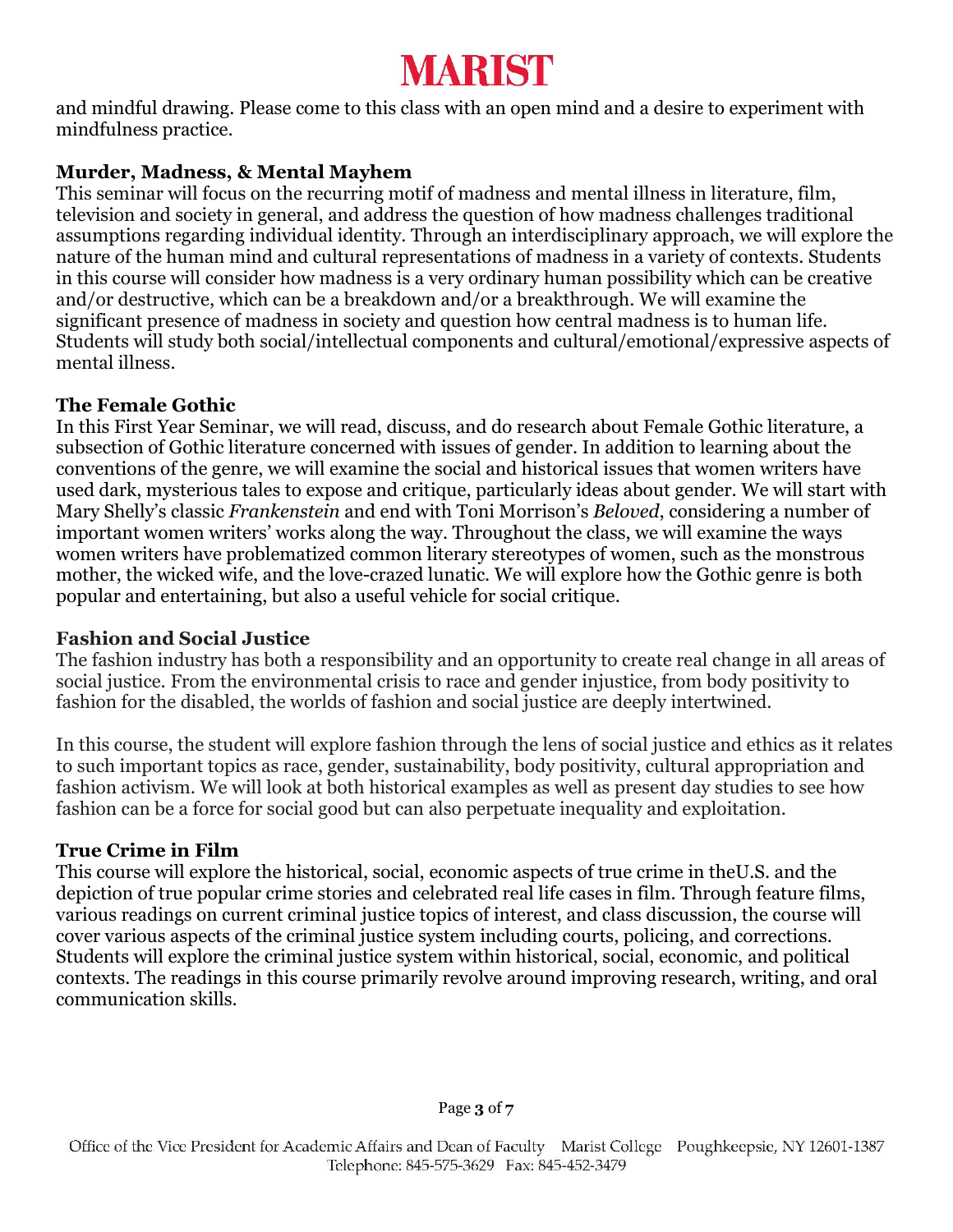### **May It Please the Court**

This course will expose students to oral and written arguments through appellate advocacy. The foundation of this course draws from law, policy, philosophy, as well as other aspects of society found within caselaw. Relying on the collegiate Moot Court model, we explore U.S. Supreme Court case law relevant to recent intercollegiate Moot Court competitions. Students will be prepared to compete in intercollegiate Moot Court by the end of this course. The readings in this course primarily revolve around improving research, writing, and oral communication skills.

### **Sowing the Seeds of Success**

What does it mean to be successful? What skills are necessary in order to become an "expert" in a field? What is the relative significance of knowledge, grit, character, and curiosity? What is the 10,000 hour rule? Do successful people have something in common, whether they are artists, scholars, or athletes? In this class we will attempt to answer (or at least examine) these questions by reading works of non-fiction and fiction by authors who have addressed these questions in a variety of ways and from a variety of disciplines.

## **Global History through Graphic Novels**

This seminar will introduce students to modern historical events through the use of graphic books. The content of the course engages multiple regions of the world in the modern era with a particular focus on how race, gender, warfare, and imperialism shape the lives of individual historical subjects. Historical topics include Colonial and Postcolonial Africa, the Holocaust, the revolutionary era in Iran, and the wars in Yugoslavia of the 1990s. In addition to reading such classics as Art Spiegelman's Maus and Marjane Satrapi's Persepolis, students will engage lesser known authors and learn about how best to read, interpret, and contextualize works of graphic literature.

#### **Autobiographical Americans: Studying History through the Writings of Those Who Were There**

How do we understand ourselves and our place in the world? This course will look at the relationship between personal events/attitudes and the larger forces of culture and history that shape an individual's understanding of their experience. Americans have written about themselves in many ways, through letters, diaries, journals, and formal autobiographies. The cast of characters for this class will include the famous and the ordinary, and stretch from the colonial period to the near present.

## **Into the Garden**

In her 1969 song, "Woodstock" singer/song writer Joni Michell repeated "we have to get ourselves back to the garden." What does getting back to the garden mean? Where can we find examples of people looking toward the land or gardens for answers? Which individuals and groups have done it and why? This FYS will explore the therapeutic, utopian, political, and religious impulses that have inspired people to look for answers in a life organized around a close relationship to the land. We'll also spend time in the Marist Garden to explore what cultivating vegetables and plants stirs in us.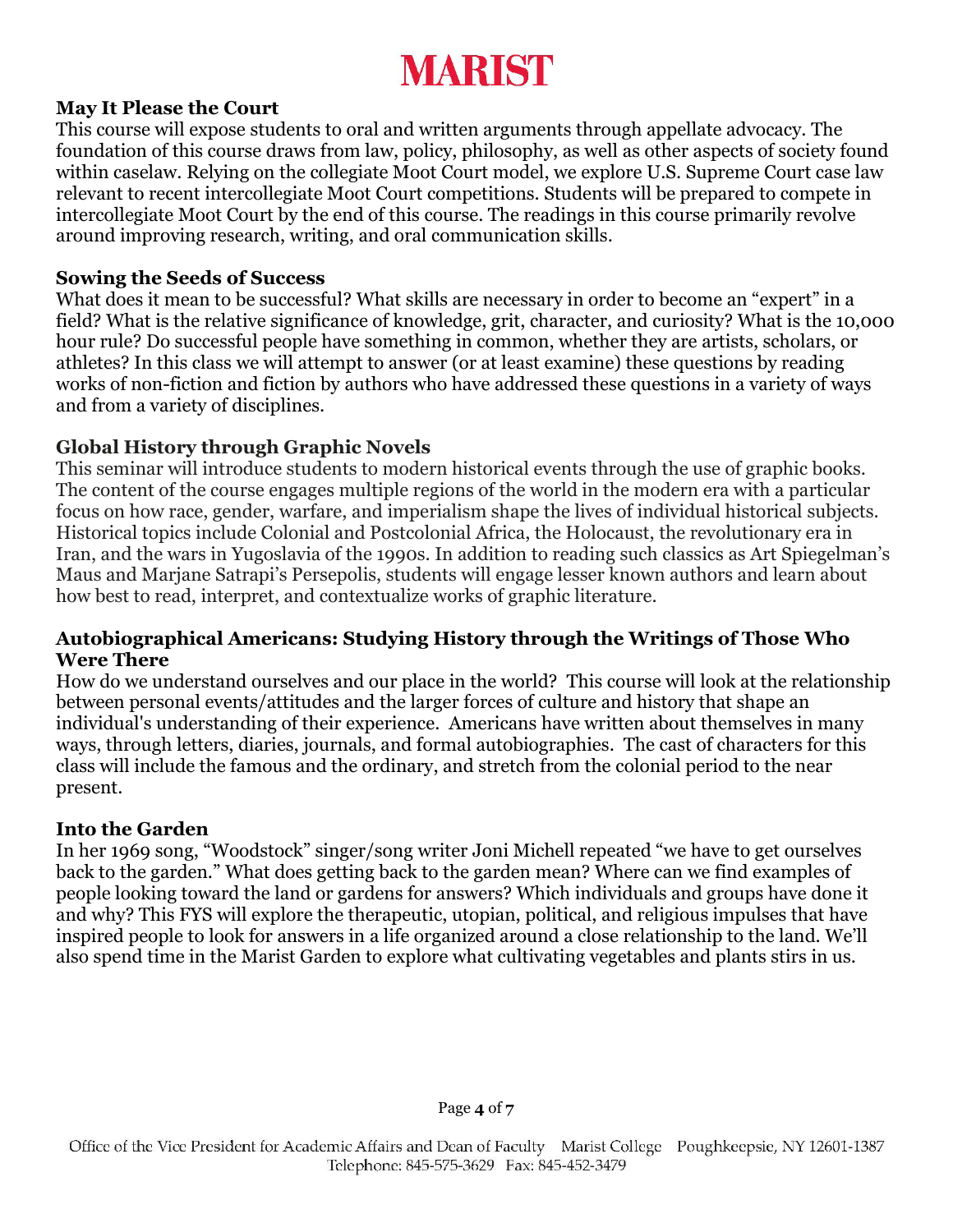## **"You Learn By Living": Showing Up for Your Life**

Was it 'meant to be?' or does 'stuff' just happen? Are you the driving force in your life, or are you a passenger along for the ride? Do you live in the moment appreciating that every choice you make impacts who you are becoming? Have you ever wondered how you could live more purposefully so your life is full of possibilities? This seminar focuses on learning life lessons by exploring success, failure, hopes, dreams, regrets, and redemption -- the stuff which makes life both complicated and meaningful. Using literature from the Hudson Valley, your new home, such as Eleanor Roosevelt's You learn from living and Washington Irving's Legends and lore of Sleepy Hollow and the Hudson Valley and the movies A Quiet Place (filmed in Ulster County), Nobody's Fool (filmed in Beacon) and Peace, Love, and Misunderstanding (filmed in Woodstock), you will develop essential 21st century skills to prepare you for "life after Marist."

## **Understanding the Storm: Information, Misinformation, & Climate Change**

Many public debates involve the use of scientific information and predictions. The use of references in crafting opinion and policy is very important, and widespread. The misuse of references in crafting opinion and policy is also very important, and very widespread. Being able to judge the quality of those sources and the accuracy of their use is important to good decision making. In this seminar, you will read and evaluate claims about climate change and climate science. Emphasis will be placed on tracing and evaluation of the source material and the accuracy of its use. The course will revolve around discussion, writing, and presenting about papers and media representations of sources about climate change.

## **Social Justice from the Sidelines to the Frontlines**

This course will explore social, economic, and environmental issues through a social justice lens, explore elements of what it takes to be an activist, learn about activists in the 20<sup>th</sup> and 21<sup>st</sup> centuries, and movements they inspired. Through individual and group research, readings, engaging with the local community, and through discussion and presentations with local community activists students will learn how social action is implemented. This course provides opportunities for and encourages students to consider issues affecting struggling populations and human diversity. This course will offer a safe learning environment where students will engage in a range of activities to build intellectual and emotional intelligence while developing respect for differing opinions.

## **Family Matters**

We all have families, be they adoptive, biological, or chosen. We have relationships to our parents or caregivers, as well as siblings of various sorts, and many face the question of whether to start families in the future. Although we don't always consider them, families raise a host of philosophical questions, which we will explore in this class. Should one have children? How is parenting affected by race, sexuality, and poverty? Is it best understood as a collective or individual endeavor? Who should do the caretaking and how should children be raised? What obligations do grown children and parents have to each other? Does having children change the world? Does it make life more meaningful? Through reading and discussing Revolutionary Mothering and The Philosophical Parent, along with your own research, this course will challenge and enrich your thoughts about parenthood and family.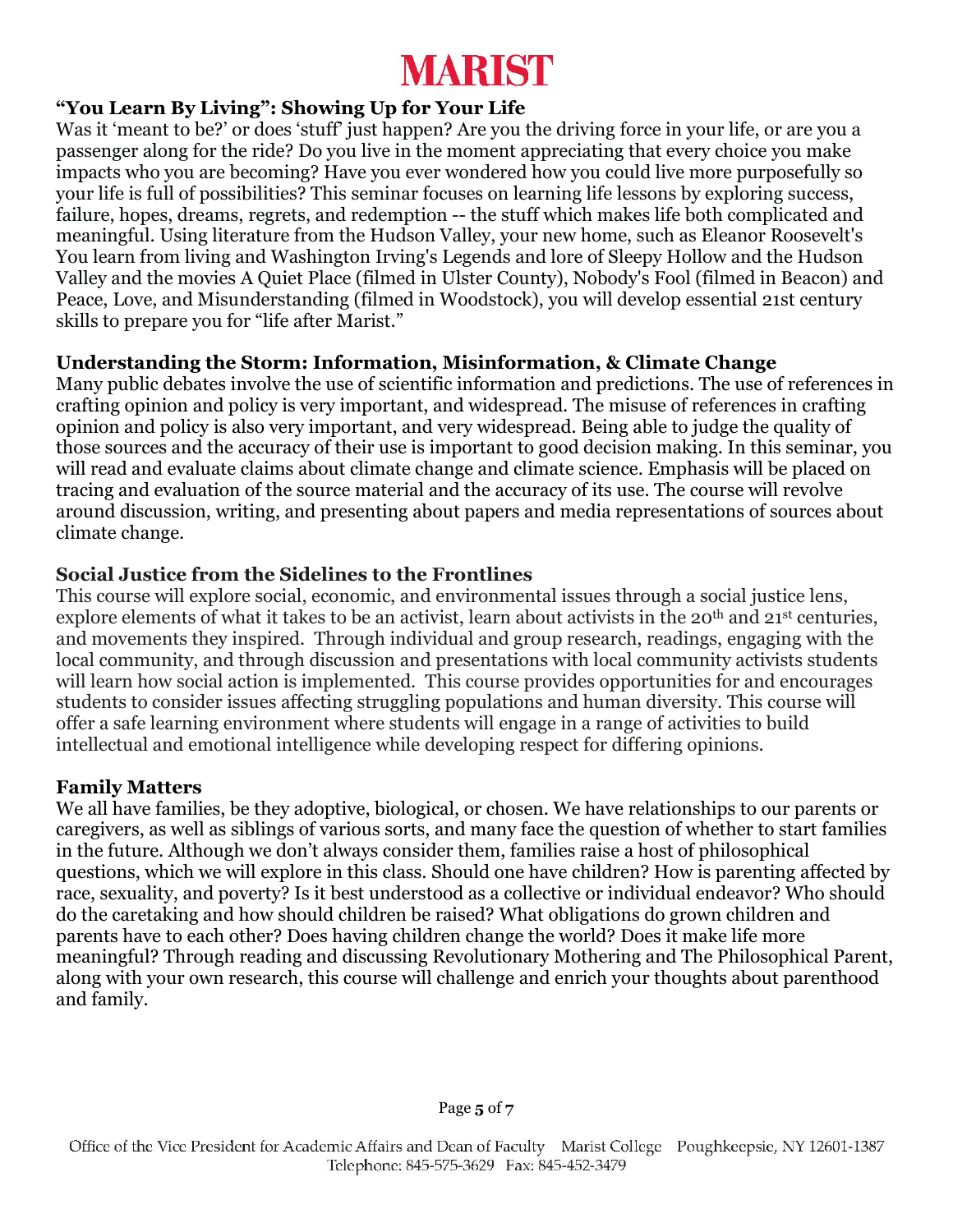#### **Greek Myth & the Other**

How do we understand myth making in contemporary times? What role might it play in shaping an understanding of ourselves and the world we live in? In this course, we will take a closer look at myths of Greek antiquity and their reception in the realm of contemporary philosophy in order to open a dialogue around the questions of myth, meaning, and otherness. Centering on the themes of creation myths, the outcast, the scapegoat, the ideal state, divine encounters, the power of masks, ethical obligation, alterity and power, students will explore how, through myth (both stories and criticism) and philosophy, an attempt to negotiate the encounter with otherness is a necessary endeavor of our times.

#### **Happiness Embodied**

The search for happiness gives rise to humanity's basest behaviors and its noblest pursuits. This religious studies and philosophy course examines the connection between happiness, identity, and belonging through the lens of the active human body. We examine how our physicality influences religious depictions of human excellence and the construction of our relationships and groups. More specifically, we will discuss topics ranging from gender and sexuality to martial arts, communal prayer, and ritual practice.

While this course focuses on examining religious and philosophical texts, students in this class will also be invited to participate in physical forms of experiential learning, such as breath meditation or tai chi. This experiential learning culminates with the creation of a choreographed flashmob as a way of understanding how ritual functions to transform gathered individuals into bonded groups.

#### **Time Travel: Time-based Art & Resistance**

Are you curious about how film and video have been used to make radical art during the civil rights movement and sexual revolution? Travel back in time to explore time-based art during this critical period of American art history.

This seminar surveys time-based art since the early twentieth century, including an overview of experimental film, video art, installation art, and performance art. Through writing, discussion, and multimedia presentations, students will analyze moving images and develop critical awareness of how time-based art has been a tool for creative communication and expression in recent art history.

#### **Rockin' the Look: The Synergies Between Fashion and Rock 'n' Roll**

Since the birth of rock 'n' roll in the 1950s, the relationship between fashion and popular music has been a culturally significant one. This course will explore the ways in which the constant intertwining of fashion and rock 'n' roll has shaped attitudes, taste, and consumption as well as the identity of the youth of the past seven decades. Looking at a variety of media including music, magazines, and videos, we will study this unique and exciting relationship while engaging critical college-level skills such as information literacy, research, public presentation, and writing.